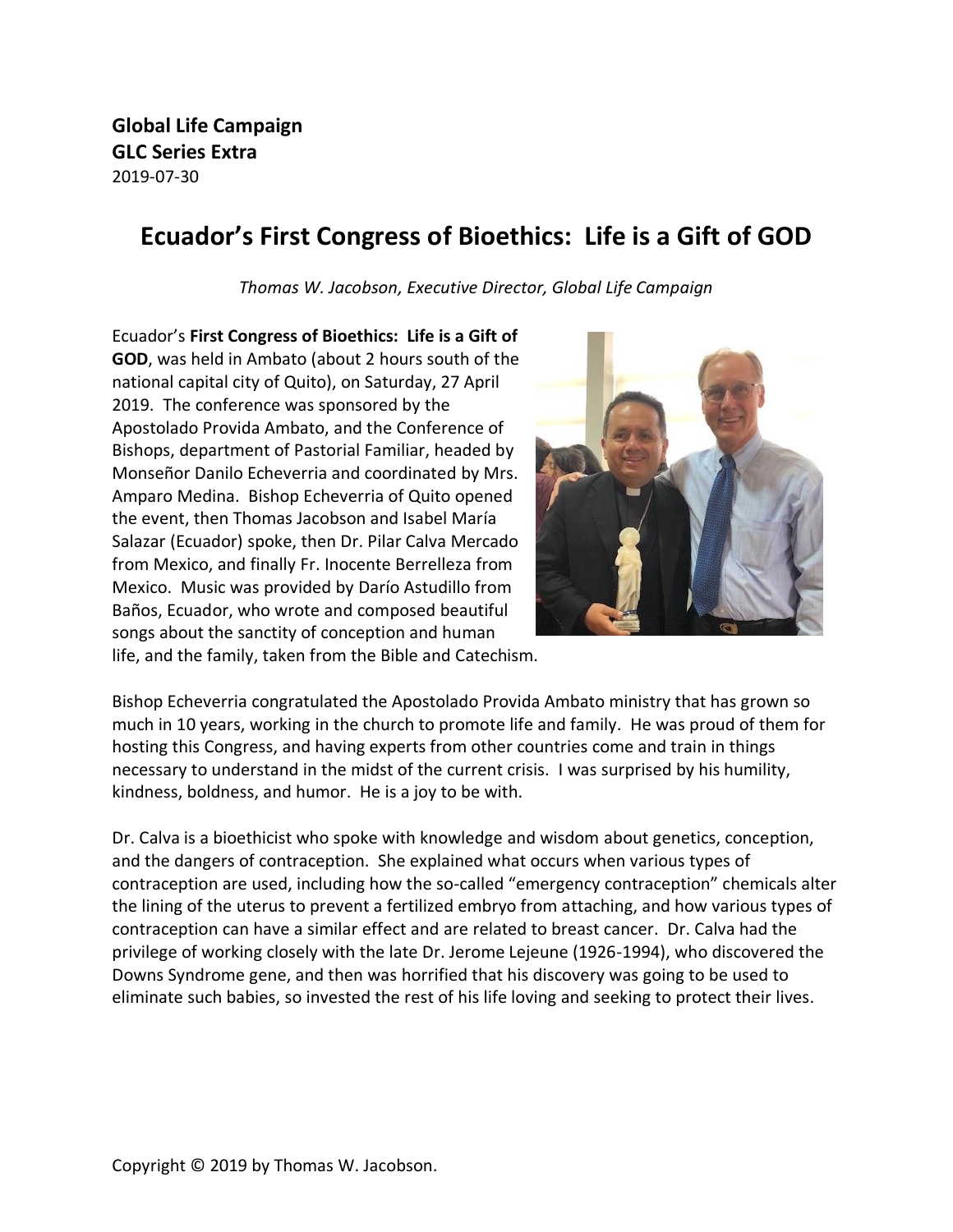

Fr. Berrelleza spoke about a ministry he leads to help people, especially men, be restored after a great loss in their lives, such as the death of a child. He explained, with real life stories, 6 steps from trauma to healing – though not necessarily sequential: shock, denial, anger, depression, acceptance, and learning. I was surprised at the depth of the compassion of Christ that flowed through this man of God.

Thomas and Isabel Maria gave a presentation with a long explanatory title: **"Why Ecuador Should Restore Its Good Foundations, and Restore Full Protection of Human Life, and Not Choose a Path of Self Destruction by Authorizing Increased Access to Abortion."** This presentation was unique, especially in the first part, giving first the Biblical foundations for the sanctity of human life, human rights, civil government and law, and then showing how good church doctrine was built upon this foundation, and later good constitutions and laws, showing the harmony between these and natural moral law (also given by God) and a rightly informed conscience (based in the Law of God written on every human heart). After I gave Biblical truths and principles, then Isabel Maria would give the corresponding provision in the Social Doctrine of the Church.

In the second part, Isabel Maria shared about the noble history of Ecuador in protecting the sacred gifts of human life, motherhood, and family through their constitutions and penal codes, and consecration as a nation to the heart of Jesus, which established the spiritual and moral foundations of the nation. Then she shared the specifics about the current proposed changes to the Organic Penal Code and Organic Health Code, which are troubling and contrary to the beliefs of most Ecuadorians, the Constitution, and the national foundations.

In the third part, I spoke about the history, policies and abortion data nations, giving Ecuadorians lots of reasons to not make the same tragic mistakes of Russia, China, the United States and so many other nations.

In the fourth part, I addressed "How does GOD look at all this," speaking from the evidence and truth in Scripture.

In the fifth part, we asked the question, "How should Ecuadorian's respond?" First, I described what Ecuadorians' can expect if the National Assembly authorizes increased access to abortion (all the things I mentioned have already occurred or are occurring in the United States and many other nations). And then we gave our recommendations focusing on humility, remembering, repenting, restoring, and taking responsibility.